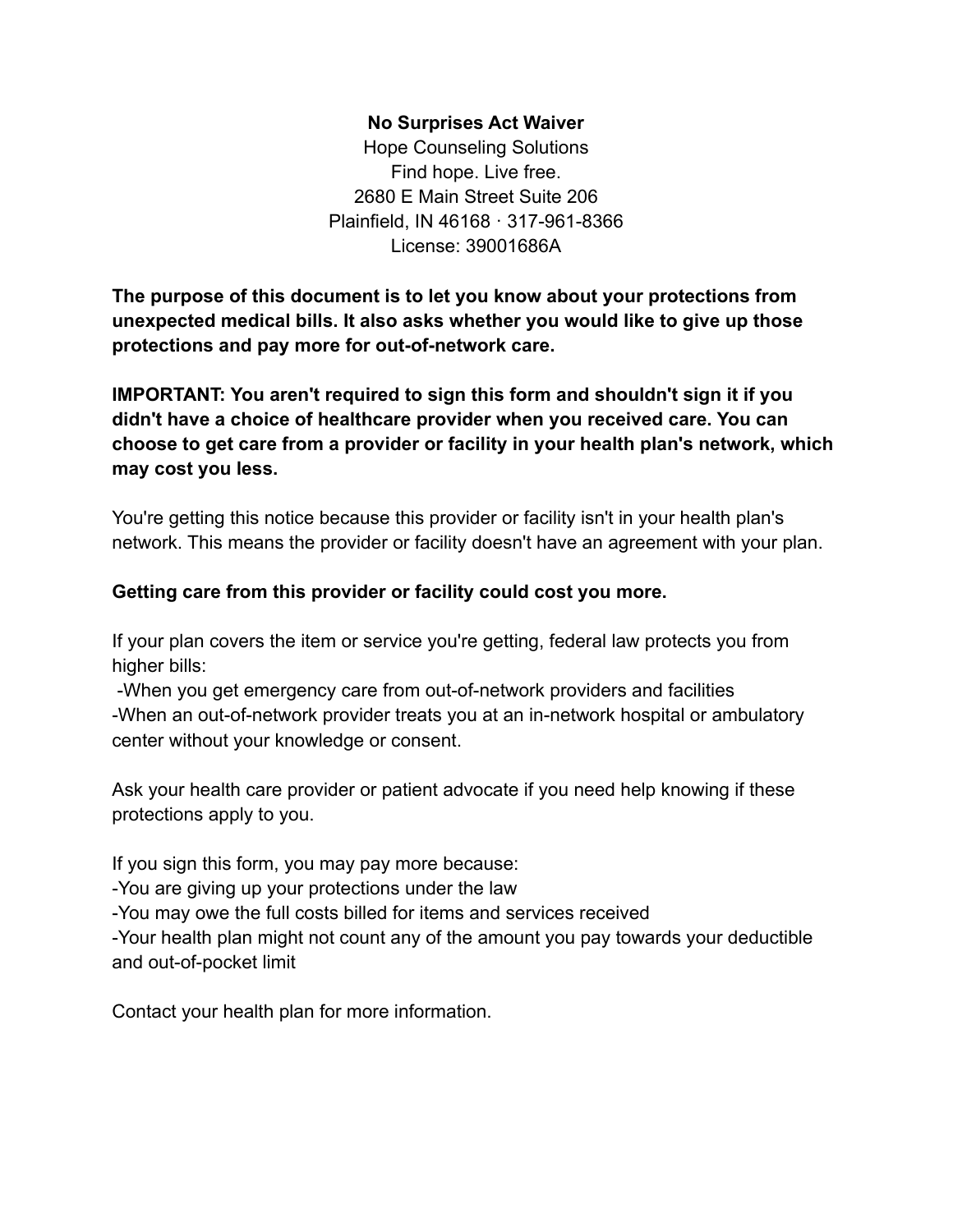You **shouldn't** sign this form if you **didn't** have a choice of providers when receiving care. For example, if a doctor was assigned to you with no opportunity to make a change.

Before deciding whether to sign this form, you can contact your health plan to find an in-network provider or facility. If there isn't one, your health plan might work out an agreement with this provider or facility, or another one.

# **Estimate of What You Could Pay**

*Under Section 2799B-6 of the Public Health Service Act, health care providers and health care facilities are required to provide a good faith estimate of expected charges for items and services to individuals who are not enrolled in a plan or coverage or a Federal health care program, or not seeking to file a claim with their plan or coverage.*

*Diagnosis: Z13.30 Encounter for screening examination for mental health and behavioral disorders, unspecified*

Your estimated fees for services are as follows: CPT Code 90791 (Assessment) \$200 CPT Code 90837 (Individual Psychotherapy 53+ minutes) \$185 CPT Code 90834 (Individual Psychotherapy 38-52 minutes) \$185 CPT Code 90847 (Family/Couples Therapy) \$185

For monthly individual sessions, your estimated cost is: \$2,620 for the year For bi-weekly individual sessions, your estimated cost is: \$4,640 for the year For weekly individual sessions, your estimated cost is: \$9,080 for the year

Your yearly total will be dependent upon the number of sessions you have in a given year.

An assessment is generally your first session and will only be billed once per treatment episode. Generally, CPT codes 90837 or 90834 are billed for ongoing sessions. If we have agreed on a sliding scale hardship rate, your estimates are different than these amounts and should be calculated based on your rate x the number of sessions per year + 1 assessment per treatment episode.

I only conduct appointments 48 weeks out of the year.

Provider Name: Heather Harris, MS, LMHC NPI: 1568970523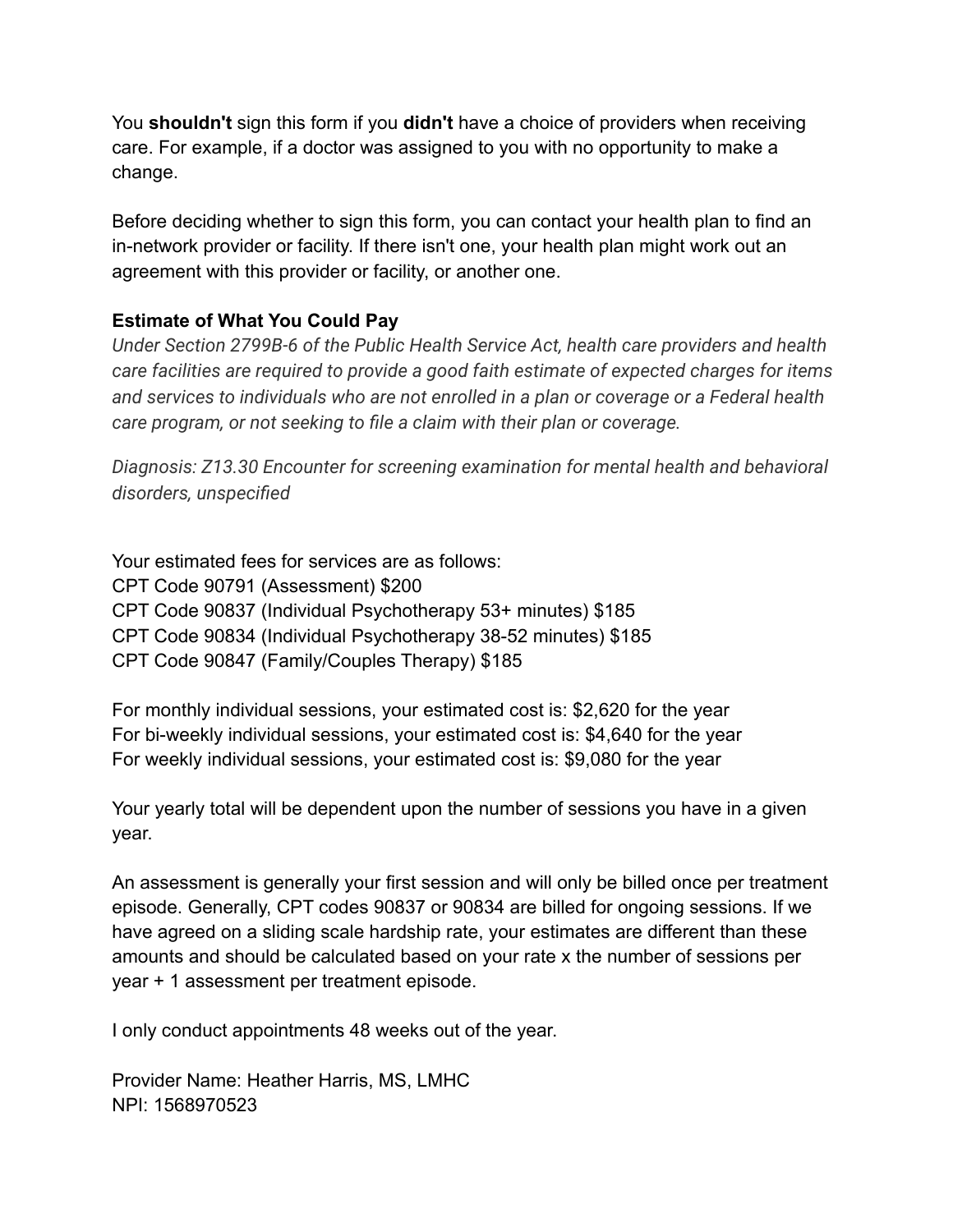EIN: 82-2097156 License #: 39001686A

Other services not recognized or reimbursed by insurance companies are available upon request, but never required or unplanned.

### **Disclaimer**

This Good Faith Estimate shows the costs of items and services that are reasonably expected for your health care needs for an item or service. The estimate is based on information known at the time the estimate was created.

The Good Faith Estimate does not include any unknown or unexpected costs that may arise during treatment. You could be charged more if complications or special circumstances occur. If this happens, federal law allows you to dispute (appeal) the bill.

If you are billed more than this Good Faith Estimate, you have the right to dispute the bill. You may contact the health care provider or facility listed to let them know the billed charges are higher than the Good Faith Estimate. You can ask them to update the bill to match the Good Faith Estimate, ask to negotiate the bill, or ask if there is financial assistance available.

You may also start a dispute resolution process with the U.S. Department of Health and Human Services (HHS), if you are billed \$400+ more than your estimate. If you choose to use the dispute resolution process, you must start the dispute process within 120 calendar days (about 4 months) of the date on the original bill. There is a \$25 fee to use the dispute process. If the agency reviewing your dispute agrees with you, you will have to pay the price on this Good Faith Estimate. If the agency disagrees with you and agrees with the health care provider or facility, you will have to pay the higher amount.

To learn more and get a form to start the process, go to www.cms.gov/nosurprises or call 877-696-6775. For questions or more information about your right to a Good Faith Estimate or the dispute process, visit www.cms.gov/nosurprises or call 877-696-6775.

Review your detailed estimate.

**Call your health plan.** Your plan may have better information about how much you will be asked to pay. You also can ask about what's covered under your plan and your provider options.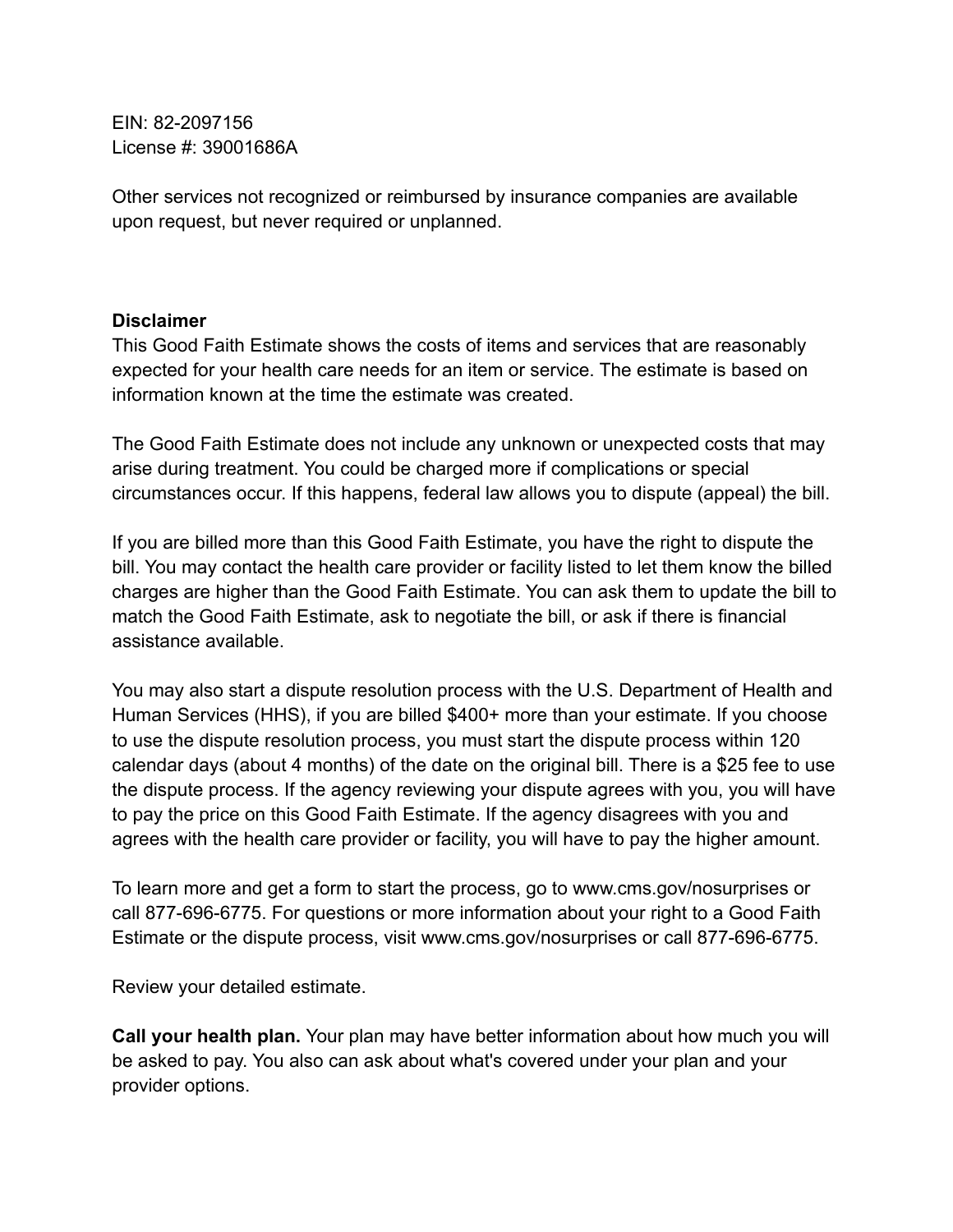## **Questions about this notice and estimate?** Call Hope Counseling Solutions 317-961-8366.

**Questions about your rights?** Go to www.cms.gov/nosurprises or call 800-985-3059.

### **Prior authorization or other care management limitations**

Except in an emergency, your health plan may require prior authorization (or other limitations) for certain items and services. This means you may need your plan's approval that it will cover an item or service before you get them. If prior authorization is required, ask your health plan about what information is necessary to get coverage.

### **Understanding your options**

You can also get the items or services described in this notice from these providers who are in-network with your health plan.

### **More information about your rights and protections**

Visit www.cms.gov/nosurprises or call 800-985-3059 for more information about your rights under federal law.

## **By signing, I give up my federal consumer protections and agree to pay more for out-of-network care.**

**With my signature, I acknowledge that I am consenting of my own free will and am not being coerced or pressured. I also understand that:**

- **● I'm giving up some consumer protections under federal law**
- **● I may get a bill for the full charges for these items and services, or have to pay out-of-network cost-sharing under my health plan**
- **● I was given a written notice explaining that my provider or facility isn't in my health plan's network, the estimated cost of services, and what I may owe if I agree to be treated by this provider or facility.**
- **● I got the notice either on paperwork or electronically, consistent with my choice**
- **● I fully and completely understand that some or all amounts I pay might not count toward my health plan's deductible or out-of-pocket limit.**
- **● I can end this agreement by notifying the provider or facility in writing before getting services.**